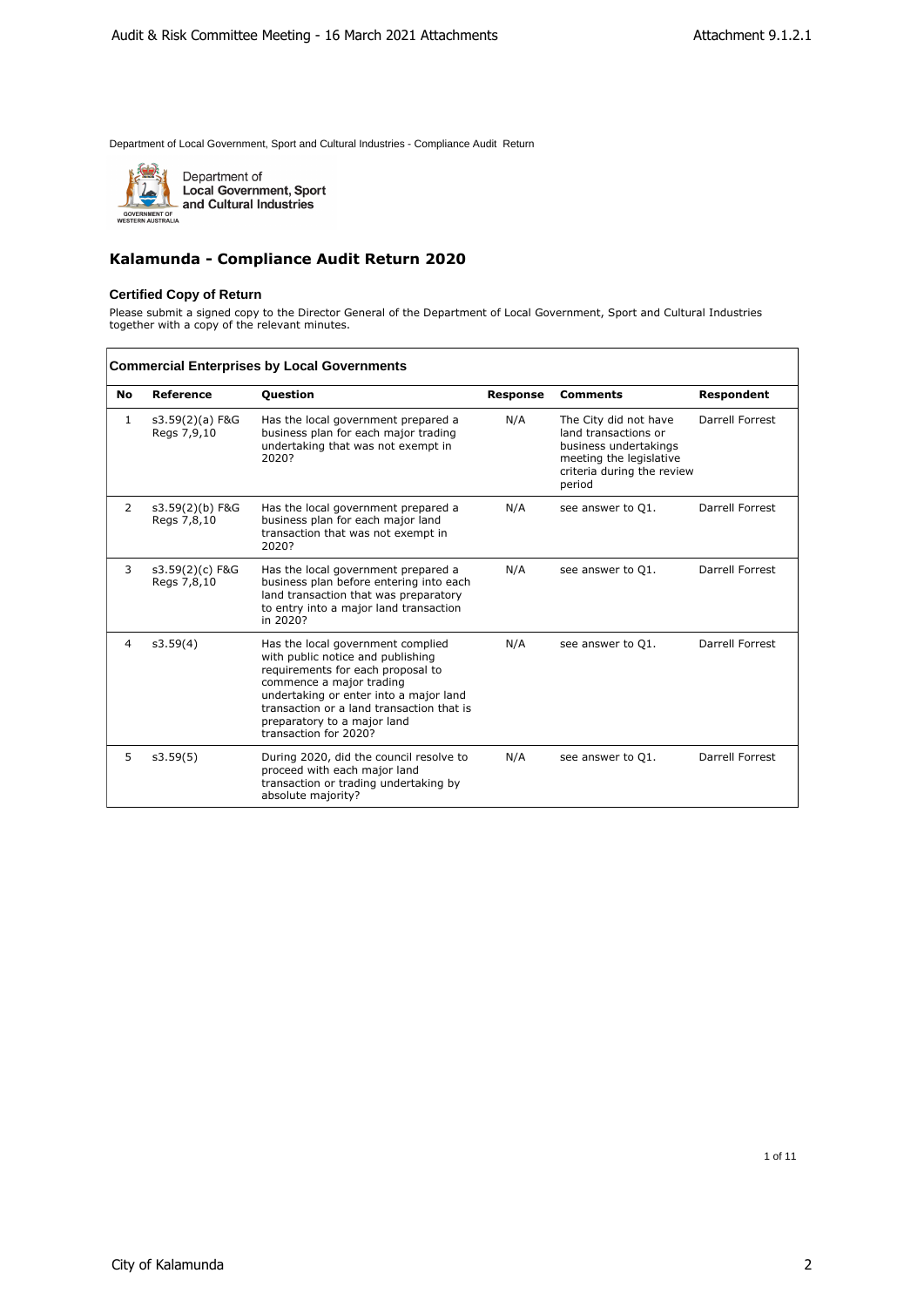

Department of<br>Local Government, Sport<br>and Cultural Industries

## **Delegation of Power/Duty**

| <b>No</b>      | Reference                         | <b>Question</b>                                                                                                                                       | <b>Response</b> | <b>Comments</b>                                       | Respondent             |
|----------------|-----------------------------------|-------------------------------------------------------------------------------------------------------------------------------------------------------|-----------------|-------------------------------------------------------|------------------------|
| $\mathbf{1}$   | s5.16                             | Were all delegations to committees<br>resolved by absolute majority?                                                                                  | N/A             | The City has no<br>Committees with<br>delegated power | Darrell Forrest        |
| 2              | s5.16                             | Were all delegations to committees in<br>writing?                                                                                                     | N/A             |                                                       | Darrell Forrest        |
| 3              | s5.17                             | Were all delegations to committees<br>within the limits specified in section<br>5.17?                                                                 | N/A             |                                                       | Darrell Forrest        |
| $\overline{4}$ | s5.18                             | Were all delegations to committees<br>recorded in a register of delegations?                                                                          | N/A             |                                                       | Darrell Forrest        |
| 5              | s5.18                             | Has council reviewed delegations to its<br>committees in the 2019/2020 financial<br>year?                                                             | N/A             |                                                       | Darrell Forrest        |
| 6              | s5.42(1) & s5.43<br>Admin Reg 18G | Did the powers and duties delegated to<br>the CEO exclude those listed in section<br>5.43 of the Act?                                                 | Yes             |                                                       | <b>Darrell Forrest</b> |
| $\overline{7}$ | s5.42(1)                          | Were all delegations to the CEO<br>resolved by an absolute majority?                                                                                  | Yes             |                                                       | Darrell Forrest        |
| 8              | s5.42(2)                          | Were all delegations to the CEO in<br>writing?                                                                                                        | Yes             |                                                       | Darrell Forrest        |
| 9              | s5.44(2)                          | Were all delegations by the CEO to any<br>employee in writing?                                                                                        | Yes             |                                                       | Darrell Forrest        |
| 10             | $s5.16(3)(b)$ &<br>s5.45(1)(b)    | Were all decisions by the council to<br>amend or revoke a delegation made by<br>absolute majority?                                                    | Yes             |                                                       | Darrell Forrest        |
| 11             | s5.46(1)                          | Has the CEO kept a register of all<br>delegations made under Division 4 of<br>the Act to the CEO and to employees?                                    | Yes             |                                                       | Darrell Forrest        |
| 12             | s5.46(2)                          | Were all delegations made under<br>Division 4 of the Act reviewed by the<br>delegator at least once during the<br>2019/2020 financial year?           | Yes             |                                                       | Darrell Forrest        |
| 13             | s5.46(3) Admin<br>Reg 19          | Did all persons exercising a delegated<br>power or duty under the Act keep, on<br>all occasions, a written record in<br>accordance with Admin Reg 19? | Yes             |                                                       | Darrell Forrest        |

# **Disclosure of Interest**

| No | Reference | Question                                                                                                                                                                                                                                                                               | Response | Comments                                                          | <b>Respondent</b> |
|----|-----------|----------------------------------------------------------------------------------------------------------------------------------------------------------------------------------------------------------------------------------------------------------------------------------------|----------|-------------------------------------------------------------------|-------------------|
|    | s5.67     | Where a council member disclosed an<br>interest in a matter and did not have<br>participation approval under sections<br>5.68 or 5.69, did the council member<br>ensure that they did not remain<br>present to participate in discussion or<br>decision making relating to the matter? | N/A      | No Councillor requested Darrell Forrest<br>approval to particpate |                   |

2 of 11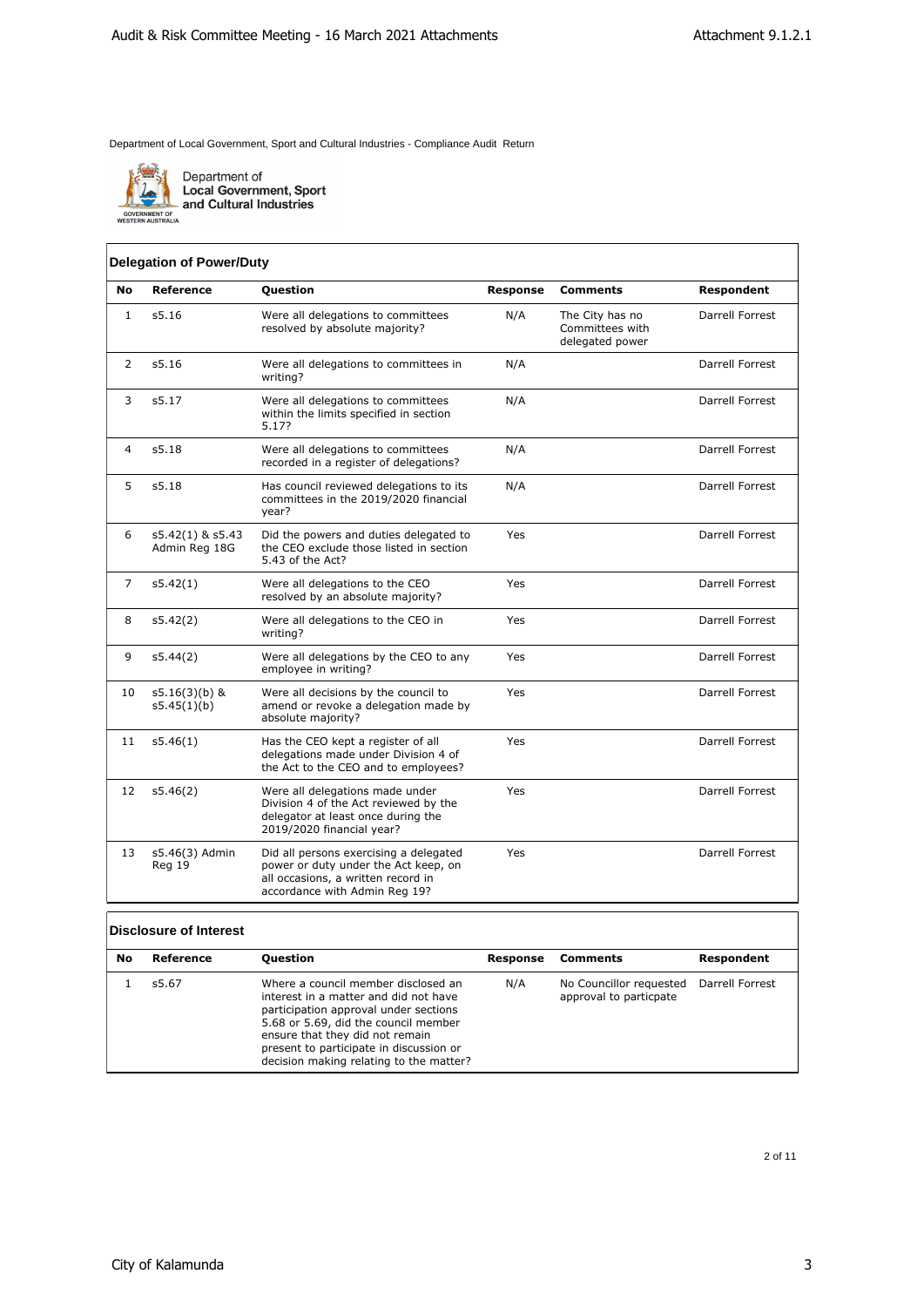

Department of<br>Local Government, Sport<br>- and Cultural Industries

| No.            | <b>Reference</b>                         | Question                                                                                                                                                                                                                                                                     | <b>Response</b> | Comments                                                                                                                                                                                                                                                        | Respondent      |
|----------------|------------------------------------------|------------------------------------------------------------------------------------------------------------------------------------------------------------------------------------------------------------------------------------------------------------------------------|-----------------|-----------------------------------------------------------------------------------------------------------------------------------------------------------------------------------------------------------------------------------------------------------------|-----------------|
| 2              | s5.68(2) & s5.69                         | Were all decisions regarding<br>(5) Admin Reg 21A participation approval, including the<br>extent of participation allowed and,<br>where relevant, the information<br>required by Admin Reg 21A, recorded<br>in the minutes of the relevant council<br>or committee meeting? | N/A             |                                                                                                                                                                                                                                                                 | Darrell Forrest |
| 3              | s5.73                                    | Were disclosures under section<br>sections 5.65, 5.70 or 5.71A(3)<br>recorded in the minutes of the meeting<br>at which the disclosures were made?                                                                                                                           | Yes             |                                                                                                                                                                                                                                                                 | Darrell Forrest |
| 4              | s5.75 Admin Reg<br>22, Form 2            | Was a primary return in the prescribed<br>form lodged by all relevant persons<br>within three months of their start day?                                                                                                                                                     | Yes             |                                                                                                                                                                                                                                                                 | Darrell Forrest |
| 5              | s5.76 Admin Reg<br>23, Form 3            | Was an annual return in the prescribed<br>form lodged by all relevant persons by<br>31 August 2020?                                                                                                                                                                          | No              | One employee did not<br>submit their form by the<br>required date. A<br>completed return was<br>submitted and the<br>Department of Local<br>Government, Sport and<br>Cultural Industries. The<br>City is not aware of any<br>action taken by the<br>Department. | Darrell Forrest |
| 6              | s5.77                                    | On receipt of a primary or annual<br>return, did the CEO, or the<br>mayor/president, give written<br>acknowledgment of having received<br>the return?                                                                                                                        | Yes             |                                                                                                                                                                                                                                                                 | Darrell Forrest |
| $\overline{7}$ | $s5.88(1)$ & $(2)(a)$                    | Did the CEO keep a register of financial<br>interests which contained the returns<br>lodged under sections 5.75 and 5.76?                                                                                                                                                    | Yes             |                                                                                                                                                                                                                                                                 | Darrell Forrest |
| 8              | $s5.88(1)$ & $(2)(b)$<br>Admin Reg 28    | Did the CEO keep a register of financial<br>interests which contained a record of<br>disclosures made under sections 5.65,<br>5.70, 5.71 and 5.71A, in the form<br>prescribed in Admin Reg 28?                                                                               | Yes             |                                                                                                                                                                                                                                                                 | Darrell Forrest |
| 9              | s5.88(3)                                 | When a person ceased to be a person<br>required to lodge a return under<br>sections 5.75 and 5.76, did the CEO<br>remove from the register all returns<br>relating to that person?                                                                                           | Yes             |                                                                                                                                                                                                                                                                 | Darrell Forrest |
| 10             | s5.88(4)                                 | Have all returns removed from the<br>register in accordance with section<br>5.88(3) been kept for a period of at<br>least five years after the person who<br>lodged the return(s) ceased to be a<br>person required to lodge a return?                                       | Yes             |                                                                                                                                                                                                                                                                 | Darrell Forrest |
| 11             | $s5.89A(1)$ , (2) &<br>(3) Admin Reg 28A | Did the CEO keep a register of gifts<br>which contained a record of disclosures<br>made under sections 5.87A and 5.87B,<br>in the form prescribed in Admin Reg<br>28A?                                                                                                       | Yes             |                                                                                                                                                                                                                                                                 | Darrell Forrest |
| 12             | s5.89A(5) & (5A)                         | Did the CEO publish an up-to-date<br>version of the gift register on the local<br>qovernment's website?                                                                                                                                                                      | Yes             |                                                                                                                                                                                                                                                                 | Darrell Forrest |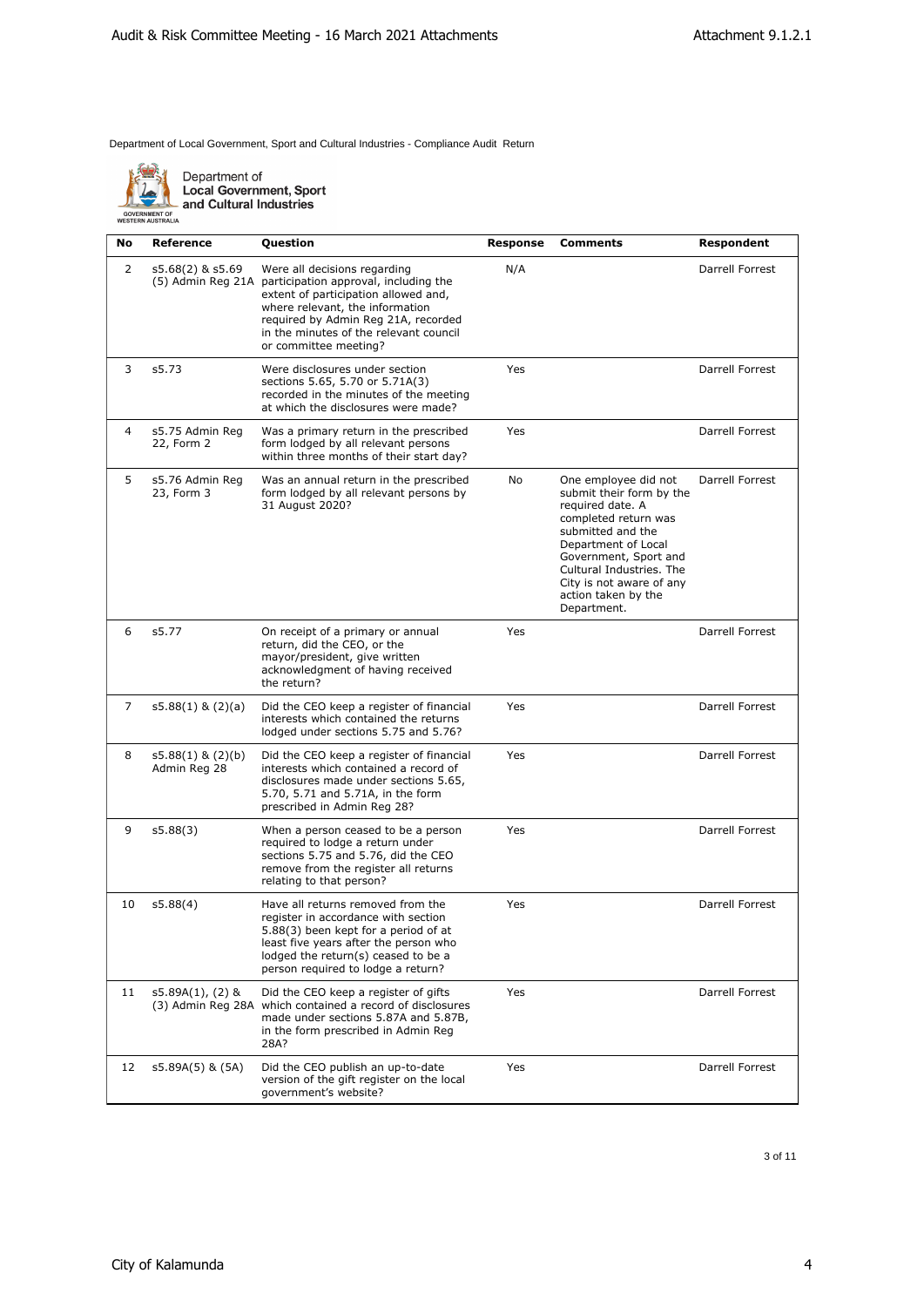

Department of<br>Local Government, Sport<br>and Cultural Industries

| <b>No</b> | <b>Reference</b>                            | <b>Question</b>                                                                                                                                                                                                                                                                                                              | <b>Response</b> | <b>Comments</b>  | Respondent      |
|-----------|---------------------------------------------|------------------------------------------------------------------------------------------------------------------------------------------------------------------------------------------------------------------------------------------------------------------------------------------------------------------------------|-----------------|------------------|-----------------|
| 13        | s5.89A(6)                                   | When a person ceases to be a person<br>who is required to make a disclosure<br>under section 5.87A or 5.87B, did the<br>CEO remove from the register all<br>records relating to that person?                                                                                                                                 | Yes             |                  | Darrell Forrest |
| 14        | s5.89A(7)                                   | Have copies of all records removed<br>from the register under section 5.89A<br>(6) been kept for a period of at least<br>five years after the person ceases to<br>be a person required to make a<br>disclosure?                                                                                                              | Yes             |                  | Darrell Forrest |
| 15        | Rules of Conduct<br>Reg 11(1), (2) &<br>(4) | Where a council member had an<br>interest that could, or could reasonably<br>be perceived to, adversely affect the<br>impartiality of the person, did they<br>disclose the interest in accordance with<br>Rules of Conduct Reg 11(2)?                                                                                        | Yes             |                  | Darrell Forrest |
| 16        | <b>Rules of Conduct</b><br>Reg 11(6)        | Where a council member disclosed an<br>interest under Rules of Conduct Reg 11<br>(2) was the nature of the interest<br>recorded in the minutes?                                                                                                                                                                              | Yes             |                  | Darrell Forrest |
| 17        | $s5.70(2)$ & $(3)$                          | Where an employee had an interest in<br>any matter in respect of which the<br>employee provided advice or a report<br>directly to council or a committee, did<br>that person disclose the nature and<br>extent of that interest when giving the<br>advice or report?                                                         | Yes             |                  | Darrell Forrest |
| 18        | s5.71A & s5.71B<br>(5)                      | Where council applied to the Minister<br>to allow the CEO to provide advice or a<br>report to which a disclosure under<br>s5.71A(1) relates, did the application<br>include details of the nature of the<br>interest disclosed and any other<br>information required by the Minister for<br>the purposes of the application? | N/A             | No requests made | Darrell Forrest |
| 19        | s5.71B(6) &<br>s5.71B(7)                    | Was any decision made by the Minister<br>under subsection 5.71B(6) recorded in<br>the minutes of the council meeting at<br>which the decision was considered?                                                                                                                                                                | N/A             |                  | Darrell Forrest |
| 20        | 34B & 34C                                   | s5.103 Admin Regs Has the local government adopted a<br>code of conduct in accordance with<br>Admin Regs 34B and 34C to be<br>observed by council members,<br>committee members and employees?                                                                                                                               | Yes             |                  | Darrell Forrest |
| 21        | Admin Reg 34B(5)                            | Has the CEO kept a register of<br>notifiable gifts in accordance with<br>Admin Reg 34B(5)?                                                                                                                                                                                                                                   | Yes             |                  | Darrell Forrest |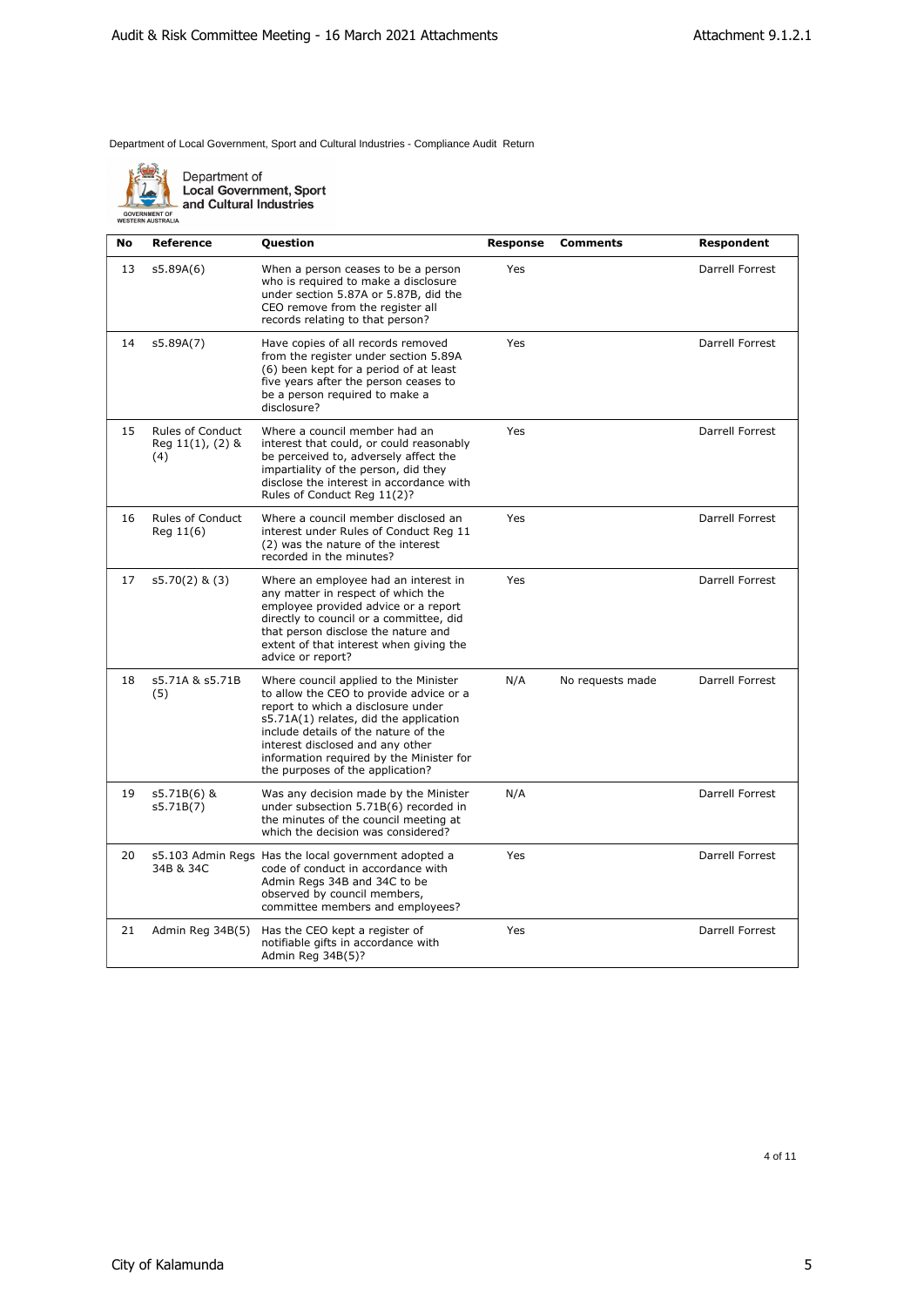

Department of<br>Local Government, Sport<br>and Cultural Industries

## **Disposal of Property**

| No | Reference | <b>Ouestion</b>                                                                                                                                                                                                    | Response | Comments                                                                                                                        | Respondent      |
|----|-----------|--------------------------------------------------------------------------------------------------------------------------------------------------------------------------------------------------------------------|----------|---------------------------------------------------------------------------------------------------------------------------------|-----------------|
|    | s3.58(3)  | Where the local government disposed<br>of property other than by public<br>auction or tender, did it dispose of the<br>property in accordance with section<br>3.58(3) (unless section 3.58(5)<br>applies)?         | N/A      |                                                                                                                                 | Darrell Forrest |
|    | s3.58(4)  | Where the local government disposed<br>of property under section 3.58(3), did<br>it provide details, as prescribed by<br>section 3.58(4), in the required local<br>public notice for each disposal of<br>property? | N/A      | Leases to Community<br>Organisations are<br>exempt under the Local<br>Government (Functions<br>and General)<br>Regulations 1996 | Darrell Forrest |

# **Elections**

| <b>No</b>     | Reference                    | <b>Question</b>                                                                                                                                                                                                                                                                                                                                                             | <b>Response</b> | <b>Comments</b>                                | Respondent      |
|---------------|------------------------------|-----------------------------------------------------------------------------------------------------------------------------------------------------------------------------------------------------------------------------------------------------------------------------------------------------------------------------------------------------------------------------|-----------------|------------------------------------------------|-----------------|
| 1             | Elect Regs $30G(1)$<br>& (2) | Did the CEO establish and maintain an<br>electoral gift register and ensure that<br>all disclosure of gifts forms completed<br>by candidates and donors and received<br>by the CEO were placed on the<br>electoral gift register at the time of<br>receipt by the CEO and in a manner<br>that clearly identifies and distinguishes<br>the forms relating to each candidate? | N/A             | No elections conducted<br>in the review period | Darrell Forrest |
| $\mathcal{P}$ | Elect Regs 30G(3)<br>&(4)    | Did the CEO remove any disclosure of<br>gifts forms relating to an unsuccessful<br>candidate, or a successful candidate<br>that completed their term of office,<br>from the electoral gift register, and<br>retain those forms separately for a<br>period of at least two years?                                                                                            | N/A             |                                                | Darrell Forrest |
| 3             | Elect Regs 30G(5)<br>& (6)   | Did the CEO publish an up-to-date<br>version of the electoral gift register on<br>the local government's official website<br>in accordance with Elect Reg 30G(6)?                                                                                                                                                                                                           | N/A             |                                                | Darrell Forrest |

## **Finance**

| <b>No</b> | Reference             | <b>Question</b>                                                                                                                                            | Response   | <b>Comments</b>                                                                                                                          | <b>Respondent</b> |
|-----------|-----------------------|------------------------------------------------------------------------------------------------------------------------------------------------------------|------------|------------------------------------------------------------------------------------------------------------------------------------------|-------------------|
|           | s7.1A                 | Has the local government established<br>an audit committee and appointed<br>members by absolute majority in<br>accordance with section 7.1A of the<br>Act? | <b>Yes</b> | Council established as<br>Audit and Risk<br>Committee on 25<br>February 2013 by an<br>Absolute Majority.                                 | Darrell Forrest   |
|           | s7.1B                 | Where the council delegated to its<br>audit committee any powers or duties<br>under Part 7 of the Act, did it do so by<br>absolute majority?               | N/A        | The committee does not Darrell Forrest<br>have delegated<br>authority.                                                                   |                   |
| 3         | $s7.3(1)$ & $s7.6(3)$ | Was the person or persons appointed<br>by the local government to be its<br>auditor appointed by an absolute<br>majority decision of council?              | Yes        | Office of the Auditor<br>General conducted the<br>City's Financial Audit.<br>The City's internal audit<br>program is delivered<br>Crowe. | Darrell Forrest   |

5 of 11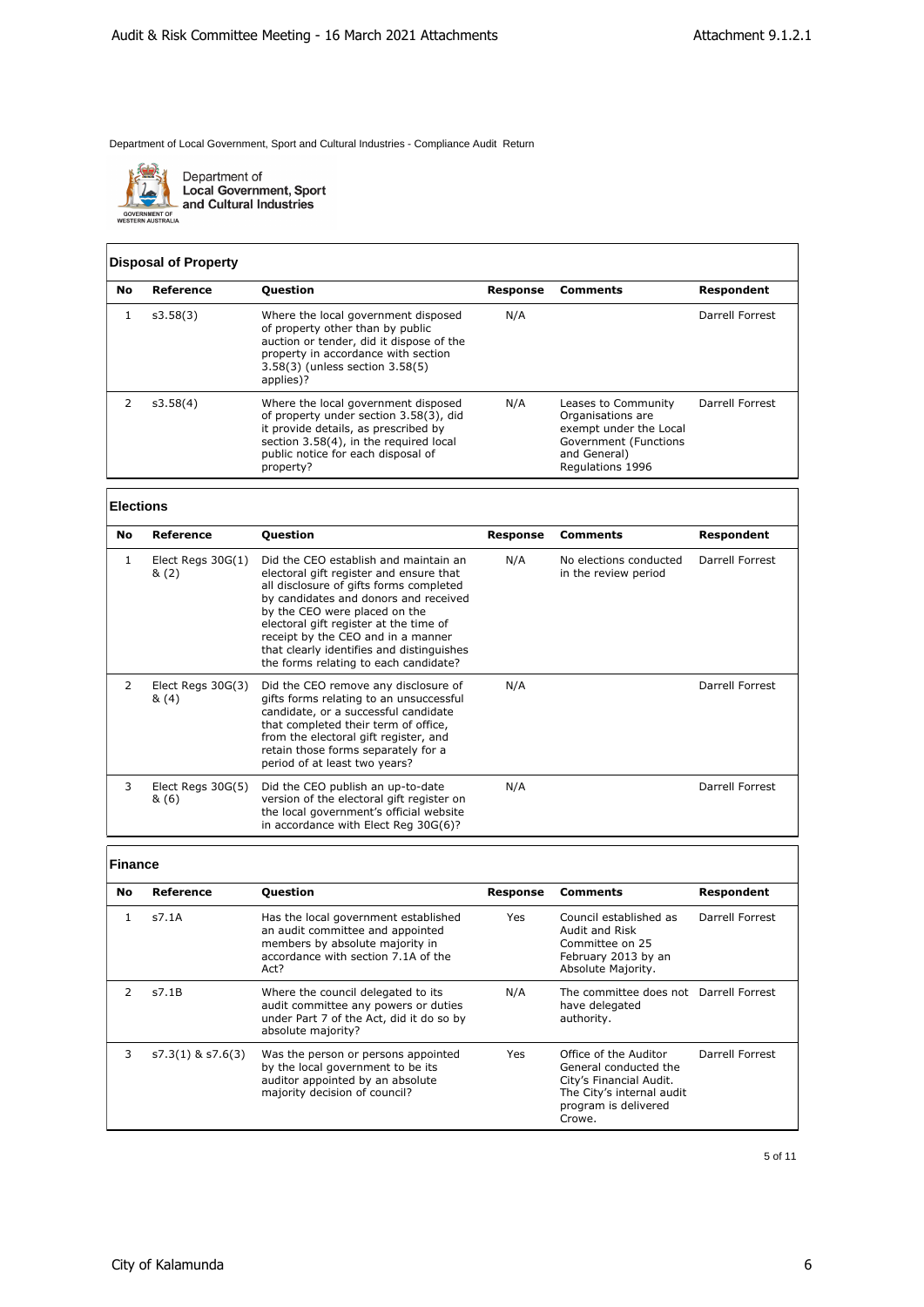

Department of<br>Local Government, Sport<br>and Cultural Industries

| No             | <b>Reference</b> | Question                                                                                                                                                                                                                                                                                                  | <b>Response</b> | <b>Comments</b>                                                                                                                                                                     | Respondent      |
|----------------|------------------|-----------------------------------------------------------------------------------------------------------------------------------------------------------------------------------------------------------------------------------------------------------------------------------------------------------|-----------------|-------------------------------------------------------------------------------------------------------------------------------------------------------------------------------------|-----------------|
| $\overline{4}$ | s7.3(3)          | Was the person(s) appointed by the<br>local government under s7.3(1) to be<br>its auditor a registered company<br>auditor or an approved auditor?                                                                                                                                                         | Yes             | Under the Local<br>Government Amendment<br>(Auditing) Act 2017, the<br>Auditor General was<br>given the authority to<br>conduct audits of all<br>local governments in the<br>state. | Darrell Forrest |
| 5              | s7.9(1)          | Was the auditor's report for the<br>financial year ended 30 June 2020<br>received by the local government by<br>31 December 2020?                                                                                                                                                                         | Yes             |                                                                                                                                                                                     | Darrell Forrest |
| 6              | s7.12A(3)        | Where the local government<br>determined that matters raised in the<br>auditor's report prepared under s7.9<br>(1) of the Act required action to be<br>taken, did the local government ensure<br>that appropriate action was undertaken<br>in respect of those matters?                                   | Yes             |                                                                                                                                                                                     | Darrell Forrest |
| $\overline{7}$ | s7.12A(4)(a)     | Where matters identified as significant<br>were reported in the auditor's report,<br>did the local government prepare a<br>report that stated what action the local<br>government had taken or intended to<br>take with respect to each of those<br>matters?                                              | Yes             |                                                                                                                                                                                     | Darrell Forrest |
| 8              | s7.12A(4)(b)     | Where the local government was<br>required to prepare a report under<br>$s.7.12A(4)(a)$ , was a copy of the report<br>given to the Minister within three<br>months of the audit report being<br>received by the local government?                                                                         | Yes             |                                                                                                                                                                                     | Darrell Forrest |
| 9              | s7.12A(5)        | Within 14 days after the local<br>government gave a report to the<br>Minister under s7.12A(4)(b), did the<br>CEO publish a copy of the report on<br>the local government's official website?                                                                                                              | Yes             |                                                                                                                                                                                     | Darrell Forrest |
| 10             | Audit Reg 7      | Did the agreement between the local<br>government and its auditor include the<br>objectives and scope of the audit, a<br>plan for the audit, details of the<br>remuneration and expenses paid to the<br>auditor, and the method to be used by<br>the local government to communicate<br>with the auditor? | Yes             | Objectives of the audit<br>was stated in the letter<br>to the City by the<br>Auditor general on 13<br>May 2020.                                                                     | Darrell Forrest |
| 11             | Audit Reg 10(1)  | Was the auditor's report for the<br>financial year ending 30 June received<br>by the local government within 30 days<br>of completion of the audit?                                                                                                                                                       | Yes             |                                                                                                                                                                                     | Darrell Forrest |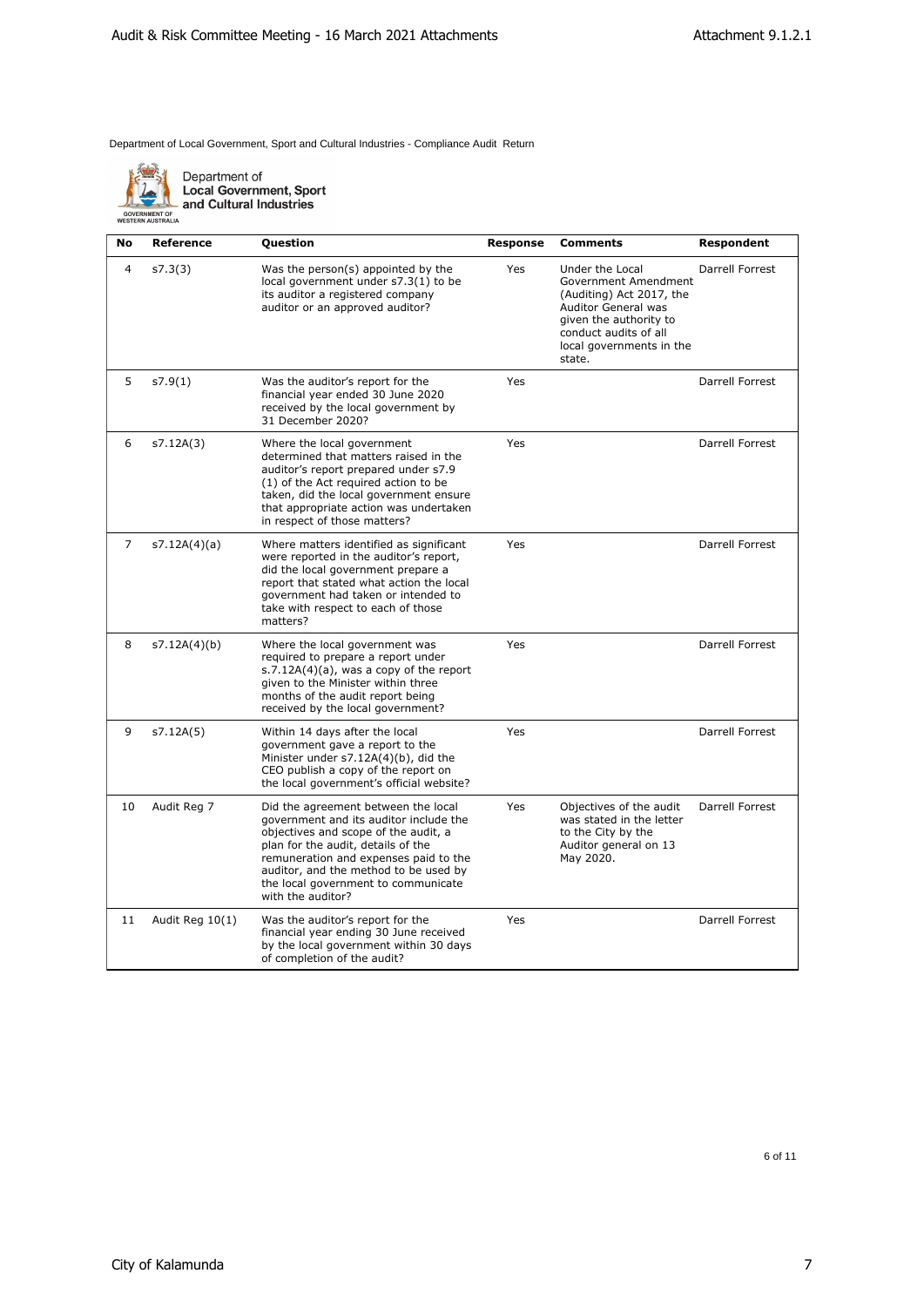

Department of<br>Local Government, Sport<br>and Cultural Industries

## **Integrated Planning and Reporting**

| No            | Reference                       | <b>Question</b>                                                                                                                                                                                          | <b>Response</b> | <b>Comments</b>                                                                                                                         | <b>Respondent</b> |
|---------------|---------------------------------|----------------------------------------------------------------------------------------------------------------------------------------------------------------------------------------------------------|-----------------|-----------------------------------------------------------------------------------------------------------------------------------------|-------------------|
|               | Admin Reg 19C                   | Has the local government adopted by<br>absolute majority a strategic<br>community plan?<br>If Yes, please provide the adoption<br>date or the date of the most recent<br>review in the Comments section? | Yes             | Kalamunda Advancing<br>2027 - Strategic<br>Community Plan was<br>endorsed at the Ordinary<br>Council meeting held on<br>25 August 2020. | Darrell Forrest   |
| $\mathcal{P}$ | Admin Reg 19DA<br>$(1)$ & $(4)$ | Has the local government adopted by<br>absolute majority a corporate business<br>plan?<br>If Yes, please provide the adoption<br>date or the date of the most recent<br>review in the Comments section?  | Yes             | Kalamunda Achieving<br>Corporate Business Plan<br>2020-2024 was<br>approved at the Special<br>Council Meeting held on<br>30 June 2020.  | Darrell Forrest   |
| 3             | Admin Reg 19DA<br>$(2)$ & $(3)$ | Does the corporate business plan<br>comply with the requirements of Admin<br>Reg 19DA(2) & (3)?                                                                                                          | Yes             |                                                                                                                                         | Darrell Forrest   |

# **Local Government Employees**

| <b>No</b> | Reference                                | <b>Question</b>                                                                                                                                                        | <b>Response</b> | <b>Comments</b>                                                                                      | Respondent      |
|-----------|------------------------------------------|------------------------------------------------------------------------------------------------------------------------------------------------------------------------|-----------------|------------------------------------------------------------------------------------------------------|-----------------|
| 1         | Admin Reg 18C                            | Did the local government approve a<br>process to be used for the selection<br>and appointment of the CEO before the<br>position of CEO was advertised?                 | N/A             | The CEO position did not Darrell Forrest<br>become vacant during<br>the during the review<br>period. |                 |
| 2         | s5.36(4) & s5.37<br>(3) Admin Reg<br>18A | Were all CEO and/or senior employee<br>vacancies advertised in accordance<br>with Admin Reg 18A?                                                                       | N/A             | The City does not have<br>any designated senior<br>employees.                                        | Darrell Forrest |
| 3         | Admin Reg 18E                            | Was all information provided in<br>applications for the position of CEO<br>true and accurate?                                                                          | N/A             | See answer to Q1                                                                                     | Darrell Forrest |
| 4         | Admin Reg 18F                            | Was the remuneration and other<br>benefits paid to a CEO on appointment<br>the same remuneration and benefits<br>advertised for the position under<br>section 5.36(4)? | N/A             | See answer to O1                                                                                     | Darrell Forrest |
| 5         | s5.37(2)                                 | Did the CEO inform council of each<br>proposal to employ or dismiss senior<br>employee?                                                                                | N/A             | see answer to Q2                                                                                     | Darrell Forrest |
| 6         | s5.37(2)                                 | Where council rejected a CEO's<br>recommendation to employ or dismiss<br>a senior employee, did it inform the<br>CEO of the reasons for doing so?                      | N/A             |                                                                                                      | Darrell Forrest |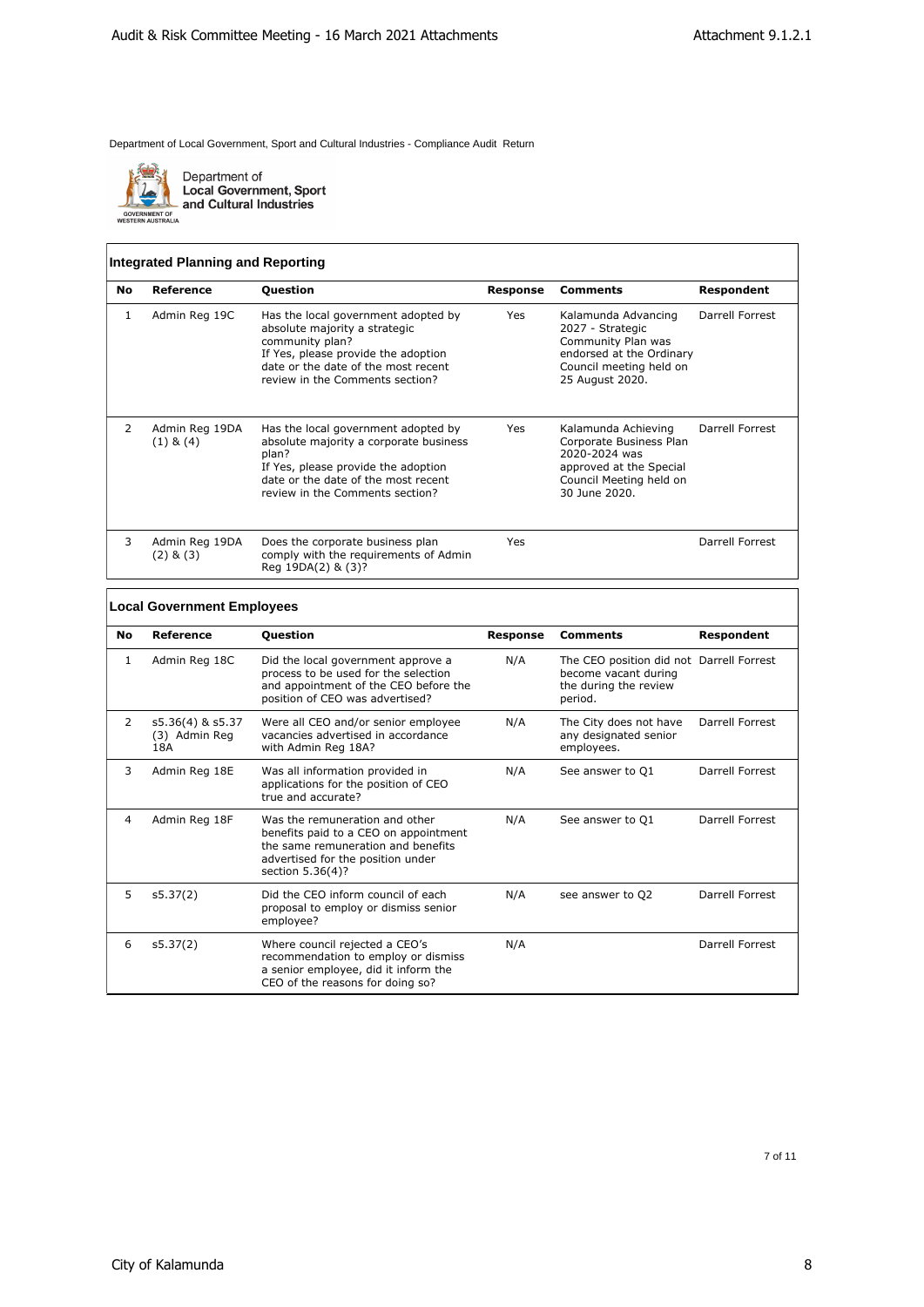

Department of<br>Local Government, Sport<br>and Cultural Industries

#### **Official Conduct**

| <b>No</b> | Reference | <b>Question</b>                                                                                                                                                                          | Response | <b>Comments</b>                                              | Respondent      |
|-----------|-----------|------------------------------------------------------------------------------------------------------------------------------------------------------------------------------------------|----------|--------------------------------------------------------------|-----------------|
|           | s5.120    | Has the local government designated a<br>senior employee as defined by section<br>5.37 to be its complaints officer?                                                                     | N/A      | The City does not have<br>any designated senior<br>employees | Darrell Forrest |
|           | s5.121(1) | Has the complaints officer for the local<br>government maintained a register of<br>complaints which records all<br>complaints that resulted in a finding<br>under section $5.110(2)(a)?$ | Yes      |                                                              | Darrell Forrest |
| 3         | s5.121(2) | Does the complaints register include all<br>information required by section 5.121<br>(2)?                                                                                                | Yes      |                                                              | Darrell Forrest |
| 4         | s5.121(3) | Has the CEO published an up-to-date<br>version of the register of the<br>complaints on the local government's<br>official website?                                                       | Yes      |                                                              | Darrell Forrest |

#### **Optional Questions**

| No           | Reference           | <b>Question</b>                                                                                                                                                                                                                                                                                                                                                              | <b>Response</b> | Comments                                                                      | Respondent      |
|--------------|---------------------|------------------------------------------------------------------------------------------------------------------------------------------------------------------------------------------------------------------------------------------------------------------------------------------------------------------------------------------------------------------------------|-----------------|-------------------------------------------------------------------------------|-----------------|
| $\mathbf{1}$ | Financial<br>(2)(c) | Did the CEO review the<br>Management Reg 5 appropriateness and effectiveness of<br>the local government's financial<br>management systems and procedures<br>in accordance with Financial<br>Management Reg 5(2)(c) within the<br>three years prior to 31 December<br>2020?<br>If yes, please provide the date of<br>council's resolution to accept the<br>report.            | Yes             | Audit and Risk<br>Committee on 21<br>July2020 and council on<br>28 july 2020. | Darrell Forrest |
| 2            | Audit Reg 17        | Did the CEO review the<br>appropriateness and effectiveness of<br>the local government's systems and<br>procedures in relation to risk<br>management, internal control and<br>legislative compliance in accordance<br>with Audit Reg 17 within the three<br>years prior to 31 December 2020?<br>If yes, please provide date of council's<br>resolution to accept the report. | Yes             | Audit and Risk<br>Committee on 21<br>July2020 and council on<br>28 july 2020. | Darrell Forrest |
| 3            | s5.87C(2)           | Where a disclosure was made under<br>sections 5.87A or 5.87B, was the<br>disclosure made within 10 days after<br>receipt of the gift?                                                                                                                                                                                                                                        | Yes             |                                                                               | Darrell Forrest |
| 4            | s5.87C              | Where a disclosure was made under<br>sections 5.87A or 5.87B, did the<br>disclosure include the information<br>required by section 5.87C?                                                                                                                                                                                                                                    | Yes             |                                                                               | Darrell Forrest |
| 5            | s5.90A(2)           | Did the local government prepare and<br>adopt by absolute majority a policy<br>dealing with the attendance of council<br>members and the CEO at events?                                                                                                                                                                                                                      | Yes             |                                                                               | Darrell Forrest |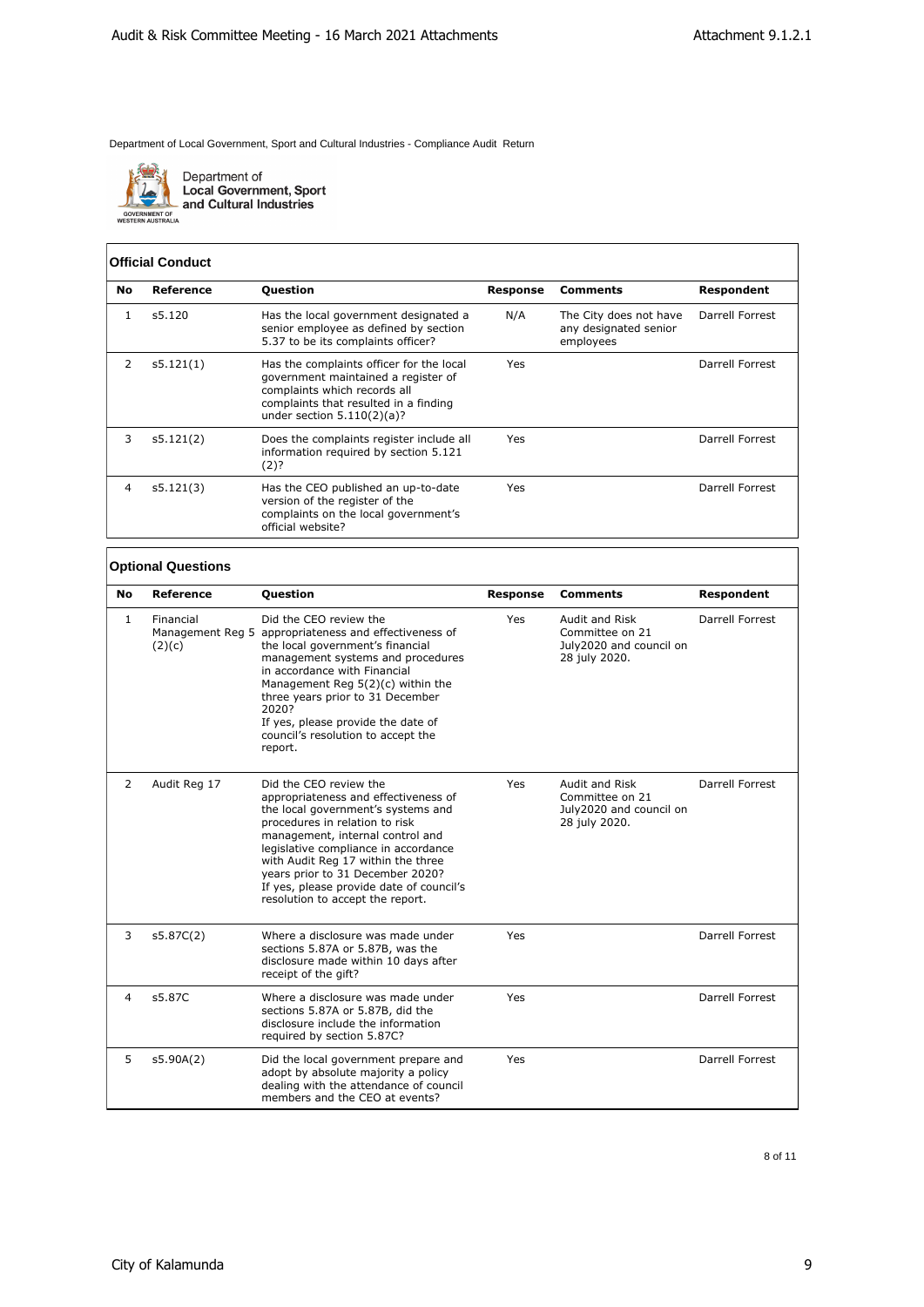

Department of<br>Local Government, Sport<br>and Cultural Industries

| No | Reference                           | <b>Question</b>                                                                                                                                                                                                  | <b>Response</b> | <b>Comments</b> | Respondent      |
|----|-------------------------------------|------------------------------------------------------------------------------------------------------------------------------------------------------------------------------------------------------------------|-----------------|-----------------|-----------------|
| 6  | s.5.90A(5)                          | Did the CEO publish an up-to-date<br>version of the attendance at events<br>policy on the local government's official<br>website?                                                                                | Yes             |                 | Darrell Forrest |
| 7  | $s5.96A(1)$ , $(2)$ , $(3)$<br>&(4) | Did the CEO publish information on the<br>local government's website in<br>accordance with sections 5.96A(1),<br>$(2)$ , $(3)$ , and $(4)$ ?                                                                     | Yes             |                 | Darrell Forrest |
| 8  | s5.128(1)                           | Did the local government prepare and<br>adopt (by absolute majority) a policy in<br>relation to the continuing professional<br>development of council members?                                                   | Yes             |                 | Darrell Forrest |
| 9  | s5.127                              | Did the local government prepare a<br>report on the training completed by<br>council members in the 2019/2020<br>financial year and publish it on the<br>local government's official website by<br>31 July 2020? | Yes             |                 | Darrell Forrest |
| 10 | s6.4(3)                             | By 30 September 2020, did the local<br>government submit to its auditor the<br>balanced accounts and annual financial<br>report for the year ending 30 June<br>2020?                                             | Yes             |                 | Darrell Forrest |

# **Tenders for Providing Goods and Services**

| No             | Reference                                                         | <b>Question</b>                                                                                                                                                                                                                                                                                             | <b>Response</b> | <b>Comments</b>                                                                                                  | <b>Respondent</b> |
|----------------|-------------------------------------------------------------------|-------------------------------------------------------------------------------------------------------------------------------------------------------------------------------------------------------------------------------------------------------------------------------------------------------------|-----------------|------------------------------------------------------------------------------------------------------------------|-------------------|
| 1              | F&G Reg 11A(1) &<br>(3)                                           | Does the local government have a<br>current purchasing policy that complies<br>with F&G Reg 11A(3) in relation to<br>contracts for other persons to supply<br>goods or services where the<br>consideration under the contract is, or<br>is expected to be, \$250,000 or less or<br>worth \$250,000 or less? | Yes             | The City has a current<br>Purchasing Direction and<br>procedure which<br>complies with this<br>requirement.      | Darrell Forrest   |
| $\overline{2}$ | F&G Reg 11A(1)                                                    | Did the local government comply with<br>its current purchasing policy in relation<br>to the supply of goods or services<br>where the consideration under the<br>contract was, or was expected to be,<br>\$250,000 or less or worth \$250,000 or<br>less?                                                    | Yes             | All purchasing complied<br>and was conducted in<br>accordance with the<br>Purchasing direction and<br>procedure. | Darrell Forrest   |
| 3              |                                                                   | s3.57 F&G Reg 11 Subject to F&G Reg 11(2), did the local<br>government invite tenders for all<br>contracts for the supply of goods or<br>services where the consideration under<br>the contract was, or was expected to<br>be, worth more than the consideration<br>stated in F&G Reg 11(1)?                | Yes             | All tenders were publicly Darrell Forrest<br>invited to submit a<br>tender in order to create<br>a contract.     |                   |
| 4              | F&G Regs 11(1),<br>$12(2)$ , 13, & $14(1)$ ,<br>$(3)$ , and $(4)$ | When regulations $11(1)$ , $12(2)$ or 13<br>required tenders to be publicly invited,<br>did the local government invite tenders<br>via Statewide public notice in<br>accordance with F&G Reg 14(3) and<br>$(4)$ ?                                                                                           | Yes             | All tenders were<br>advertised and publicly<br>invited via Statewide<br>public notice.                           | Darrell Forrest   |
| 5              | F&G Reg 12                                                        | Did the local government comply with<br>F&G Reg 12 when deciding to enter<br>into multiple contracts rather than a<br>single contract?                                                                                                                                                                      | N/A             | No tenders were split to Darrell Forrest<br>avoid the tender<br>process.                                         |                   |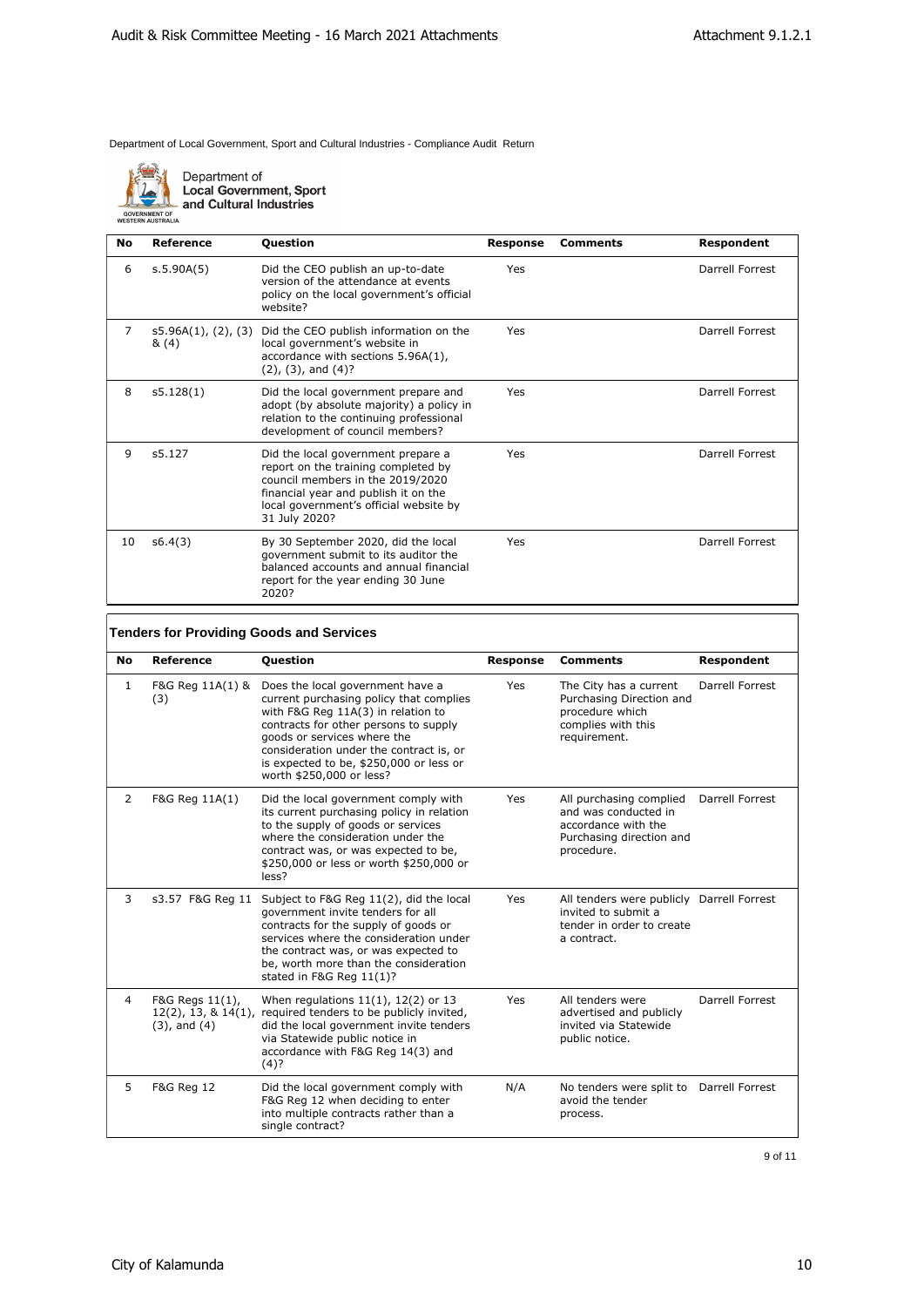

Department of<br>Local Government, Sport<br>and Cultural Industries

| No             | <b>Reference</b>                   | Question                                                                                                                                                                                                                                                                 | Response | <b>Comments</b>                                                                                          | Respondent      |
|----------------|------------------------------------|--------------------------------------------------------------------------------------------------------------------------------------------------------------------------------------------------------------------------------------------------------------------------|----------|----------------------------------------------------------------------------------------------------------|-----------------|
| 6              | F&G Reg 14(5)                      | If the local government sought to vary<br>the information supplied to tenderers,<br>was every reasonable step taken to<br>give each person who sought copies of<br>the tender documents or each<br>acceptable tenderer notice of the<br>variation?                       | Yes      | Addendums and<br>notifications were<br>supplied to all tenderers<br>for any variations.                  | Darrell Forrest |
| $\overline{7}$ | F&G Regs 15 & 16                   | Did the local government's procedure<br>for receiving and opening tenders<br>comply with the requirements of F&G<br>Regs 15 and 16?                                                                                                                                      | Yes      | All tenders were<br>received and opened in<br>accordance with the<br>legislative requirements.           | Darrell Forrest |
| 8              | <b>F&amp;G Reg 17</b>              | Did the information recorded in the<br>local government's tender register<br>comply with the requirements of F&G<br>Reg 17 and did the CEO make the<br>tenders register available for public<br>inspection and publish it on the local<br>government's official website? | Yes      | All required information<br>has been recorded and<br>the register is available<br>for public inspection. | Darrell Forrest |
| 9              | F&G Reg 18(1)                      | Did the local government reject any<br>tenders that were not submitted at the<br>place, and within the time, specified in<br>the invitation to tender?                                                                                                                   | Yes      |                                                                                                          | Darrell Forrest |
| 10             | F&G Reg 18(4)                      | Were all tenders that were not rejected<br>assessed by the local government via a<br>written evaluation of the extent to<br>which each tender satisfies the criteria<br>for deciding which tender to accept?                                                             | Yes      |                                                                                                          | Darrell Forrest |
| 11             | <b>F&amp;G Reg 19</b>              | Did the CEO give each tenderer written<br>notice containing particulars of the<br>successful tender or advising that no<br>tender was accepted?                                                                                                                          | Yes      |                                                                                                          | Darrell Forrest |
| 12             | F&G Regs 21 & 22                   | Did the local government's advertising<br>and expression of interest processes<br>comply with the requirements of F&G<br>Regs 21 and 22?                                                                                                                                 | Yes      |                                                                                                          | Darrell Forrest |
| 13             | F&G Reg 23(1) &<br>(2)             | Did the local government reject any<br>expressions of interest that were not<br>submitted at the place, and within the<br>time, specified in the notice or that<br>failed to comply with any other<br>requirement specified in the notice?                               | No       | No EOI's were rejected.                                                                                  | Darrell Forrest |
| 14             | F&G Reg 23(3)                      | Were all expressions of interest that<br>were not rejected assessed by the local<br>government?                                                                                                                                                                          | Yes      |                                                                                                          | Darrell Forrest |
|                | F&G Reg 23(4)                      | After the local government considered<br>expressions of interest, did the CEO list<br>each person considered capable of<br>satisfactorily supplying goods or<br>services as an acceptable tenderer?                                                                      | Yes      |                                                                                                          | Darrell Forrest |
| 16             | <b>F&amp;G Reg 24</b>              | Did the CEO give each person who<br>submitted an expression of interest a<br>notice in writing of the outcome in<br>accordance with F&G Reg 24?                                                                                                                          | Yes      |                                                                                                          | Darrell Forrest |
| 17             | F&G Regs 24AD(2)<br>& (4) and 24AE | Did the local government invite<br>applicants for a panel of pre-qualified<br>suppliers via Statewide public notice in<br>accordance with F&G Reg 24AD(4) and<br>24AE?                                                                                                   | N/A      | The City has not invited<br>any panels for pre-<br>qualified suppliers.                                  | Darrell Forrest |